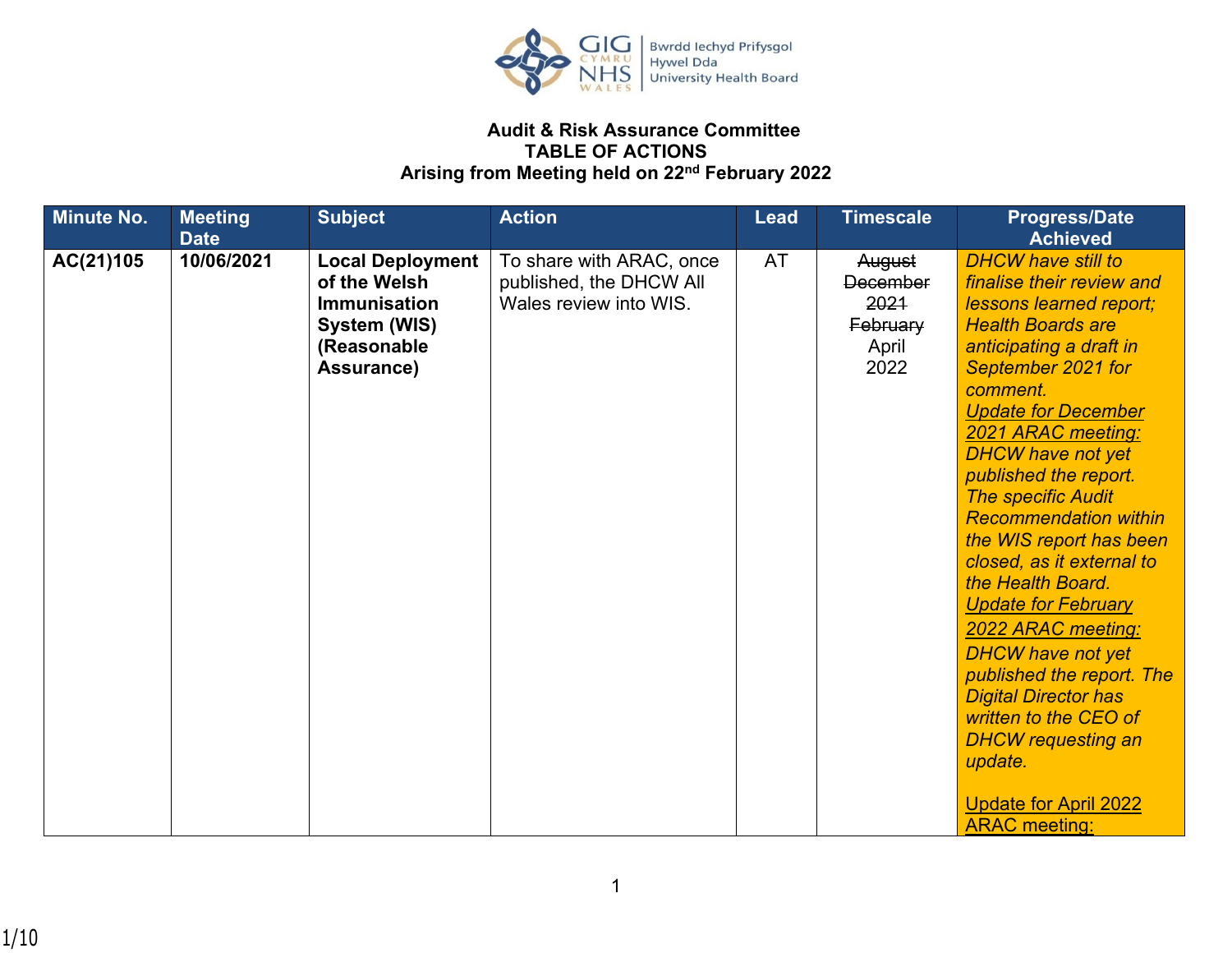| <b>Minute No.</b> | <b>Meeting</b><br><b>Date</b> | <b>Subject</b>                                                                                                                                                                                 | <b>Action</b>                                                                          | <b>Lead</b> | <b>Timescale</b>                                                                 | <b>Progress/Date</b><br><b>Achieved</b>                                                                                                                                                                                                                                                                                                                                                                                                                                                                                                                                                                                                                        |
|-------------------|-------------------------------|------------------------------------------------------------------------------------------------------------------------------------------------------------------------------------------------|----------------------------------------------------------------------------------------|-------------|----------------------------------------------------------------------------------|----------------------------------------------------------------------------------------------------------------------------------------------------------------------------------------------------------------------------------------------------------------------------------------------------------------------------------------------------------------------------------------------------------------------------------------------------------------------------------------------------------------------------------------------------------------------------------------------------------------------------------------------------------------|
|                   |                               |                                                                                                                                                                                                |                                                                                        |             |                                                                                  | No update has been<br>received from DHCW.<br>Recommend closure of<br>action, and raise formally<br>in DHCW and Health<br><b>Board Digital Exec to</b><br><b>Exec meeting. The</b><br><b>Digital Director has</b><br>requested a meeting<br>date.                                                                                                                                                                                                                                                                                                                                                                                                               |
| AC(21)118         | 22/06/2021                    | Report on the<br><b>Adequacy of</b><br><b>Arrangements for</b><br>Declaring,<br><b>Registering and</b><br><b>Handling</b><br>Interests, Gifts,<br>Hospitality,<br>Honoraria and<br>Sponsorship | To explore other digital<br>solutions for obtaining and<br>collating this information. | HT/AT       | August<br><b>October</b><br><b>December</b><br>2021<br>February<br>April<br>2022 | <b>Update for August 2021</b><br><b>ARAC</b> meeting:<br><b>The Digital team is</b><br>exploring the use of<br>Office 365 as a suitable<br>solution. Specifically<br>using MS forms and<br>power automation. The<br>discovery phase will be<br>completed within 4<br>weeks, with a proposal<br>following this phase of<br>work.<br><b>Update for October 2021</b><br><b>ARAC</b> meeting:<br>The discovery work has<br>been completed and a<br><b>SharePoint Developer</b><br>with skills in Power<br><b>Automate has been</b><br>assigned the work<br>package. A proposed<br>solution will be scoped<br>and a beta version will be<br>available by the end of |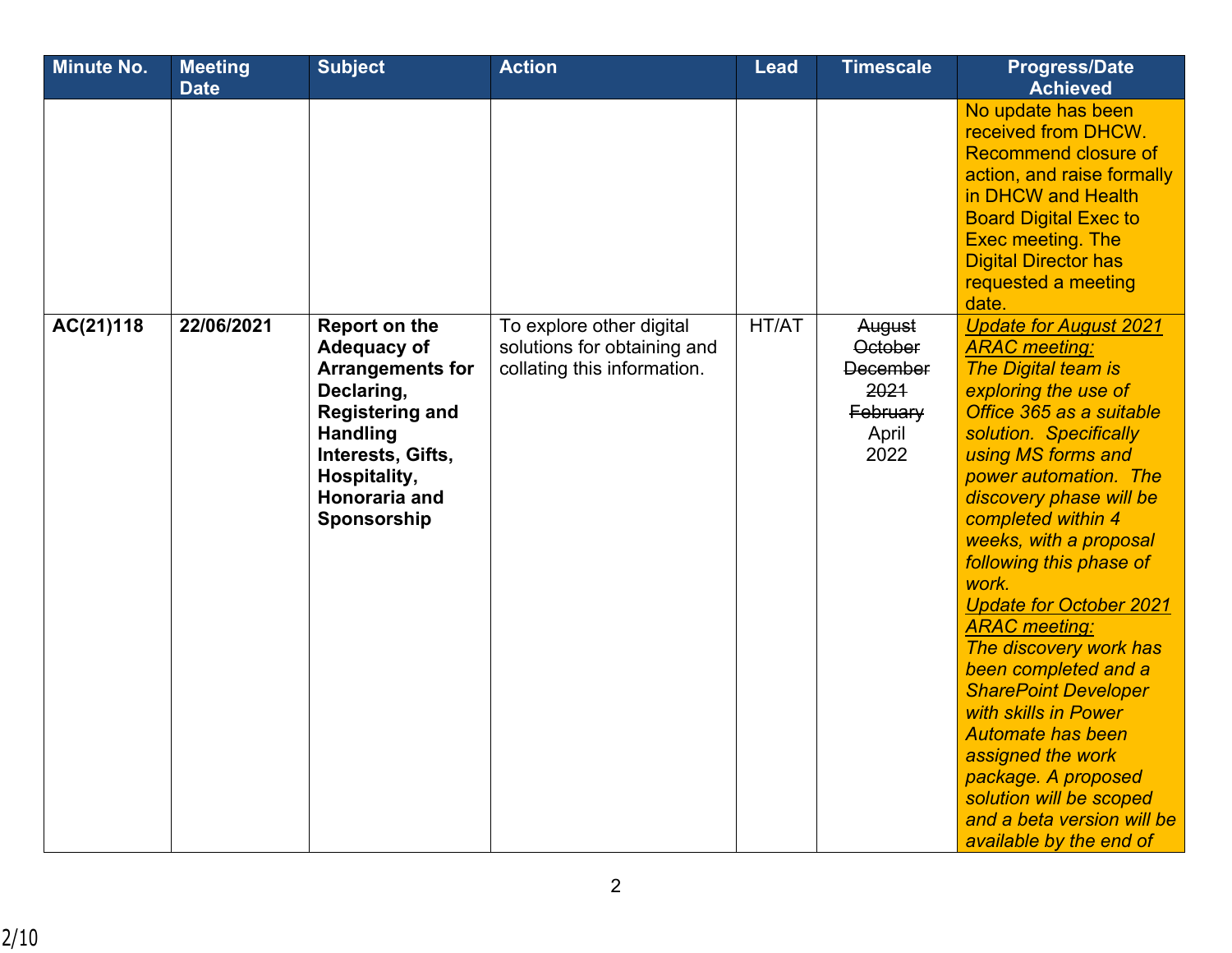| <b>Minute No.</b> | <b>Meeting</b> | <b>Subject</b> | <b>Action</b> | <b>Lead</b> | <b>Timescale</b> | <b>Progress/Date</b>         |
|-------------------|----------------|----------------|---------------|-------------|------------------|------------------------------|
|                   | <b>Date</b>    |                |               |             |                  | <b>Achieved</b>              |
|                   |                |                |               |             |                  | November 2021, for           |
|                   |                |                |               |             |                  | testing.                     |
|                   |                |                |               |             |                  | <b>Update for December</b>   |
|                   |                |                |               |             |                  | 2021 ARAC meeting:           |
|                   |                |                |               |             |                  | The Digital team is still    |
|                   |                |                |               |             |                  | working on the solution,     |
|                   |                |                |               |             |                  | and anticipates that the     |
|                   |                |                |               |             |                  | beta version will be         |
|                   |                |                |               |             |                  | available by mid             |
|                   |                |                |               |             |                  | December 2021.               |
|                   |                |                |               |             |                  | <b>Update for February</b>   |
|                   |                |                |               |             |                  | 2022 ARAC meeting:           |
|                   |                |                |               |             |                  | Unfortunately, the           |
|                   |                |                |               |             |                  | assigned developer was       |
|                   |                |                |               |             |                  | re-prioritised onto an       |
|                   |                |                |               |             |                  | urgent Executive Team        |
|                   |                |                |               |             |                  | request. The developer       |
|                   |                |                |               |             |                  | has nearly completed the     |
|                   |                |                |               |             |                  | required work and will be    |
|                   |                |                |               |             |                  | placed back onto this        |
|                   |                |                |               |             |                  | task. The re-prioritisation  |
|                   |                |                |               |             |                  | has introduced a 3 month     |
|                   |                |                |               |             |                  | delay on delivery.           |
|                   |                |                |               |             |                  | <b>Update for April 2022</b> |
|                   |                |                |               |             |                  | <b>ARAC</b> meeting:         |
|                   |                |                |               |             |                  | A developer has been re-     |
|                   |                |                |               |             |                  | assigned and a               |
|                   |                |                |               |             |                  | development plan is          |
|                   |                |                |               |             |                  | being progressed -           |
|                   |                |                |               |             |                  | revised date of July         |
|                   |                |                |               |             |                  | 2022. The SharePoint         |
|                   |                |                |               |             |                  | Team have been re-           |
|                   |                |                |               |             |                  | prioritised on the           |
|                   |                |                |               |             |                  | following developments       |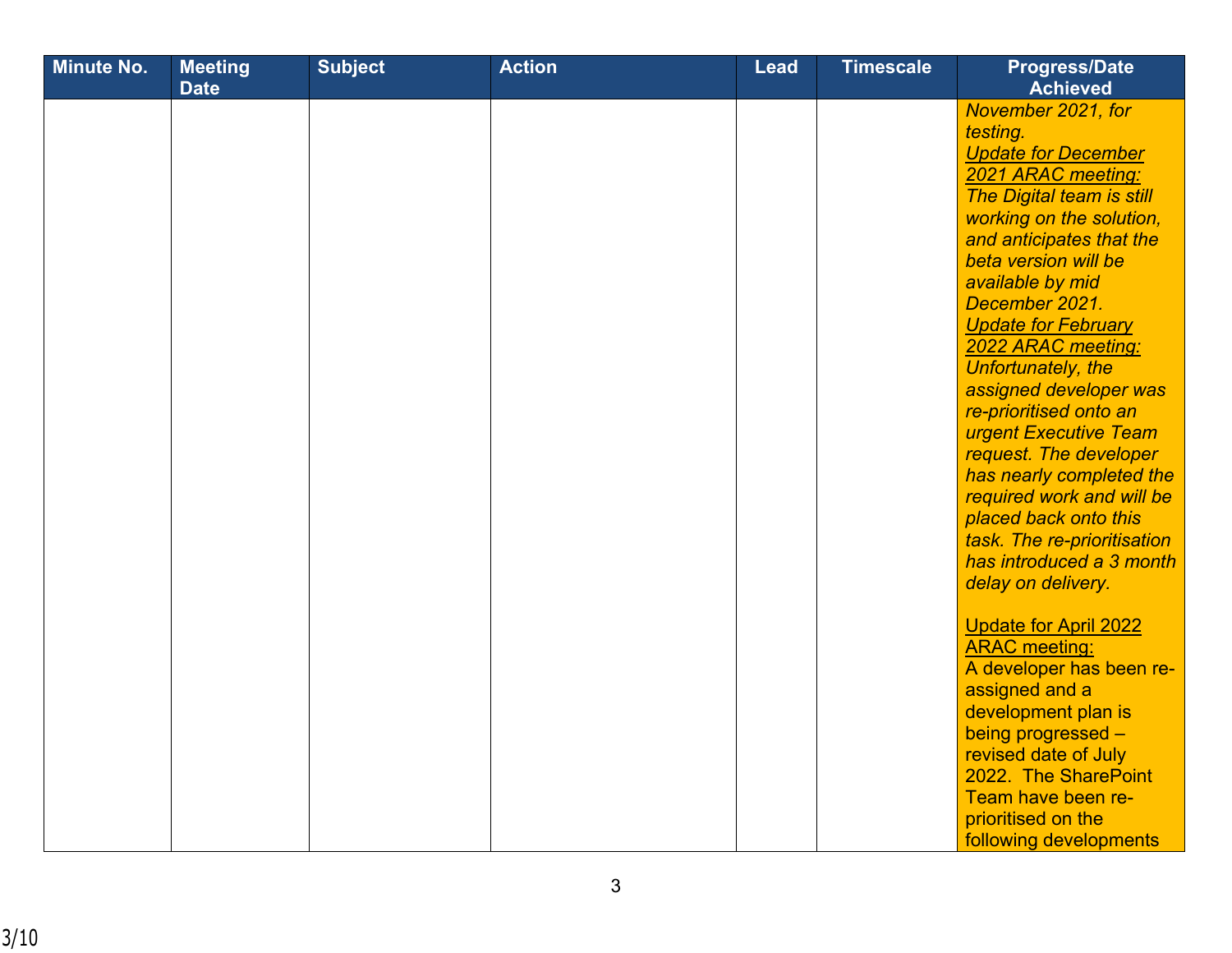| <b>Minute No.</b> | <b>Meeting</b><br><b>Date</b> | <b>Subject</b>                                                                                   | <b>Action</b>                                                                            | <b>Lead</b> | <b>Timescale</b>      | <b>Progress/Date</b><br><b>Achieved</b>                                                                                                                                                                                                                                                                                                                                                                                                                                                                                                                                                                                                                                   |
|-------------------|-------------------------------|--------------------------------------------------------------------------------------------------|------------------------------------------------------------------------------------------|-------------|-----------------------|---------------------------------------------------------------------------------------------------------------------------------------------------------------------------------------------------------------------------------------------------------------------------------------------------------------------------------------------------------------------------------------------------------------------------------------------------------------------------------------------------------------------------------------------------------------------------------------------------------------------------------------------------------------------------|
|                   |                               |                                                                                                  |                                                                                          |             |                       | which have affected<br>timescales:<br>Workforce<br>$\bullet$<br><b>Information Portal -</b><br><b>Real Time reporting</b><br>for staffing due to<br><b>COVID</b><br><b>Tuberculosis (TB)</b><br>$\bullet$<br><b>Triage Tool - TB</b><br><b>Outbreak SharePoint</b><br>Development for the<br>upcoming review<br><b>COVID Centres -</b><br>$\bullet$<br>additional update for<br>new COVID lanes etc<br><b>Electronic Handover</b><br>$\bullet$<br>Documentation -<br>remove the significant<br>risk of paper<br>handover documents<br><b>Macmillan Cancer</b><br><b>Information Support</b><br><b>Service</b><br>Phlebotomy<br>$\bullet$<br>Appointment<br><b>Manager</b> |
| AC(21)155         | 24/08/2021                    | Radiology<br><b>Directorate</b><br><b>Internal Audit</b><br><b>Update</b>                        | If not possible earlier, to<br>provide an update to the<br>June 2022 ARAC meeting.       | <b>AC</b>   | June<br>April<br>2022 | <b>Forward planned for</b><br>June 19th April 2022<br>meeting.                                                                                                                                                                                                                                                                                                                                                                                                                                                                                                                                                                                                            |
| AC(21)185         | 19/10/2021                    | <b>RCP Medical</b><br><b>Records Keeping</b><br><b>Standards Internal</b><br><b>Audit Update</b> | To explore potential<br>learning from other<br>organisations who use<br>written records: | <b>PK</b>   | April<br>June<br>2022 | To be incorporated in full<br>update scheduled for 49 <sup>th</sup><br>April 21 <sup>st</sup> June 2022.                                                                                                                                                                                                                                                                                                                                                                                                                                                                                                                                                                  |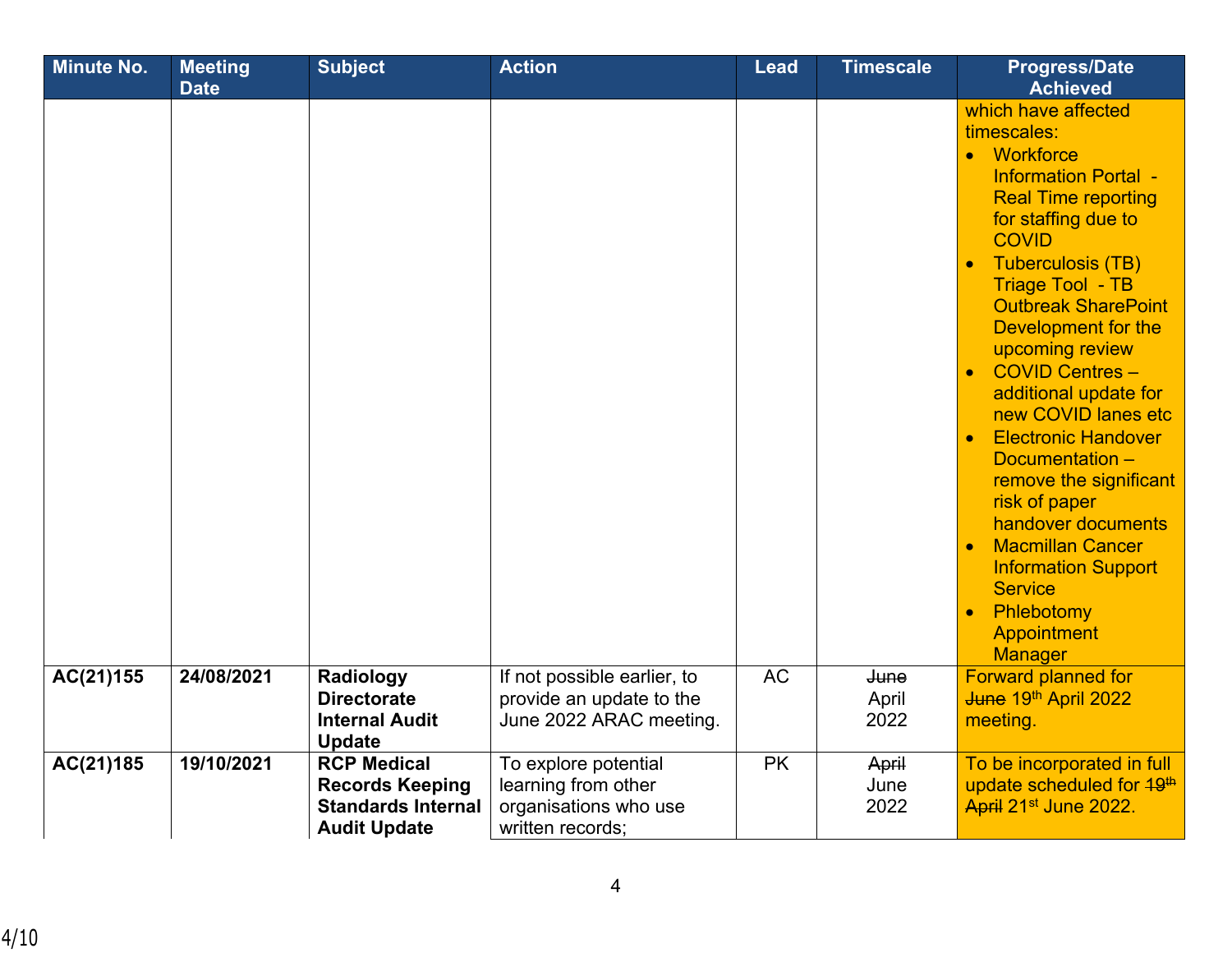| <b>Minute No.</b> | <b>Meeting</b><br><b>Date</b> | <b>Subject</b> | <b>Action</b>                                             | <b>Lead</b> | <b>Timescale</b>      | <b>Progress/Date</b><br><b>Achieved</b>                                                                                                                                                                                                                                                                                                                                                                                                                                                                                                                                                                                                                                                                                                                                                                                                                                                                                         |
|-------------------|-------------------------------|----------------|-----------------------------------------------------------|-------------|-----------------------|---------------------------------------------------------------------------------------------------------------------------------------------------------------------------------------------------------------------------------------------------------------------------------------------------------------------------------------------------------------------------------------------------------------------------------------------------------------------------------------------------------------------------------------------------------------------------------------------------------------------------------------------------------------------------------------------------------------------------------------------------------------------------------------------------------------------------------------------------------------------------------------------------------------------------------|
|                   |                               |                | To provide a further update<br>to the April 2022 meeting. | <b>PK</b>   | April<br>June<br>2022 | <b>The Clinical Record</b><br><b>Keeping Policy has been</b><br>reviewed and an updated<br>version is in draft. A set<br>of clinical record keeping<br>principles have been<br>developed with<br>multidisciplinary input,<br>and they have formed<br>the basis of the updated<br>Policy. A review of<br><b>Health Board and Trust</b><br><b>Record Keeping policies</b><br>from across the UK has<br>been undertaken, and<br>informed the<br>development of the draft<br><b>Hywel Dda Policy. A</b><br><b>Task and Finish Group is</b><br>being convened to<br>finalise the policy.<br>The previously drafted e-<br>learning module is being<br>updated with new<br>content to reflect the<br>revised record keeping<br>principles and updated<br>policy, and contact has<br>been made with the<br>workforce education and<br>development department<br>for advice on other<br>methods for training and<br>education around the |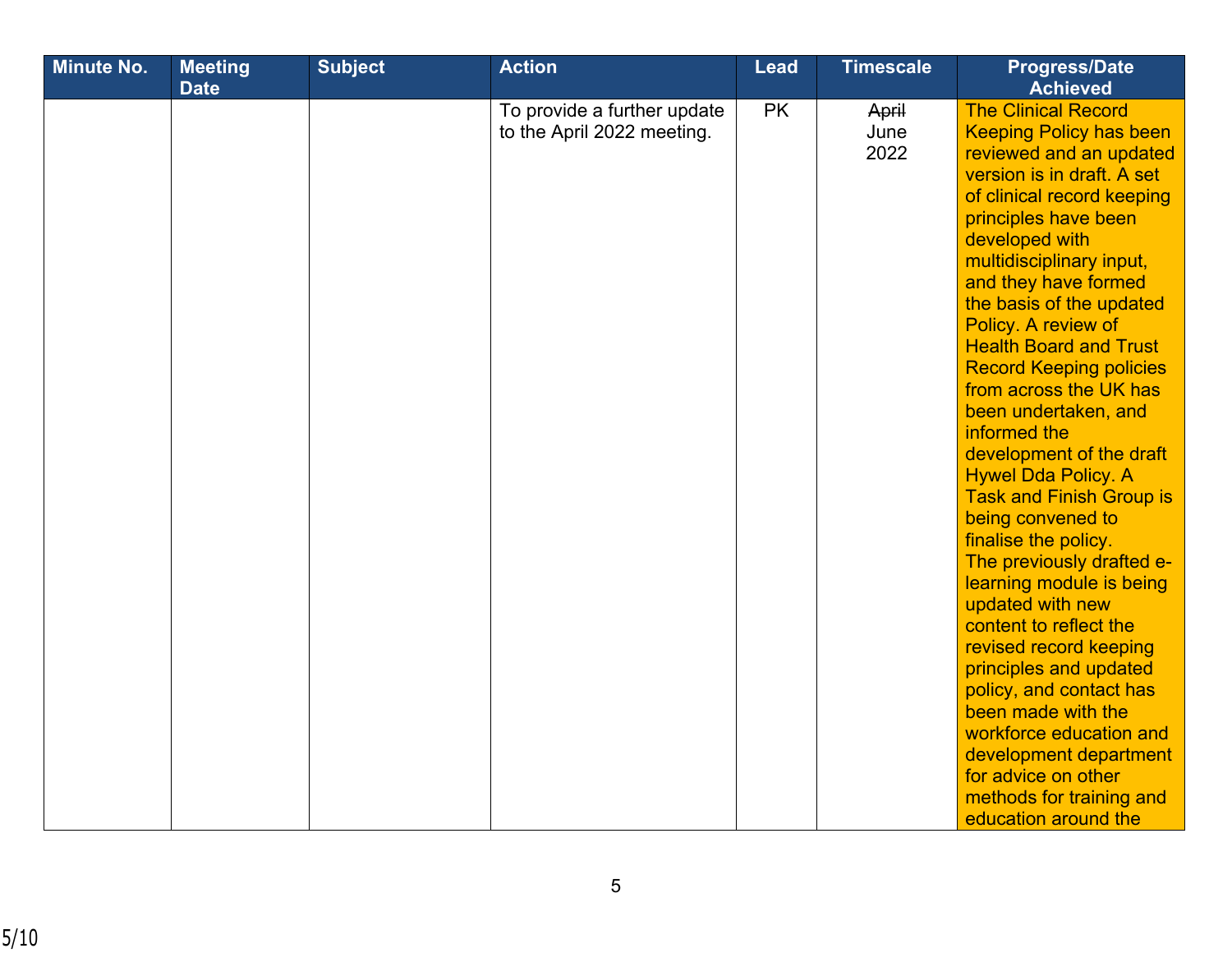| <b>Minute No.</b> | <b>Meeting</b> | <b>Subject</b>           | <b>Action</b>               | <b>Lead</b> | <b>Timescale</b> | <b>Progress/Date</b>                             |
|-------------------|----------------|--------------------------|-----------------------------|-------------|------------------|--------------------------------------------------|
|                   | <b>Date</b>    |                          |                             |             |                  | <b>Achieved</b>                                  |
|                   |                |                          |                             |             |                  | policy and revised record<br>keeping principles. |
|                   |                |                          |                             |             |                  | <b>Additional capacity had</b>                   |
|                   |                |                          |                             |             |                  | been secured to take                             |
|                   |                |                          |                             |             |                  | forward a number of                              |
|                   |                |                          |                             |             |                  | actions in relation to                           |
|                   |                |                          |                             |             |                  | record keeping, however                          |
|                   |                |                          |                             |             |                  | this work was halted due                         |
|                   |                |                          |                             |             |                  | to the deployment of this                        |
|                   |                |                          |                             |             |                  | individual to the                                |
|                   |                |                          |                             |             |                  | operational front line                           |
|                   |                |                          |                             |             |                  | between December 2021                            |
|                   |                |                          |                             |             |                  | and March 2022.                                  |
|                   |                |                          |                             |             |                  | <b>Discussions are currently</b>                 |
|                   |                |                          |                             |             |                  | ongoing regarding the                            |
|                   |                |                          |                             |             |                  | deployment of another                            |
|                   |                |                          |                             |             |                  | individual to progress this                      |
|                   |                |                          |                             |             |                  | work.                                            |
|                   |                |                          |                             |             |                  | <b>Full update forward</b>                       |
|                   |                |                          |                             |             |                  | planned for 21 <sup>st</sup> June                |
|                   |                |                          |                             |             |                  | 2022 meeting.                                    |
| AC(21)212         | 14/12/2021     | <b>Table of Actions:</b> | To share the report with    | <b>JW</b>   | February         | To be included on the                            |
|                   |                | AC(21)189 -              | PODCC and discuss           |             | June             | forward Workplan for                             |
|                   |                | <b>Medical Staff</b>     | monitoring actions via its  |             | 2022             | <b>PODCC</b> and will be an                      |
|                   |                | <b>Recruitment</b>       | Workplan with Mrs Lisa      |             |                  | agenda item at the 20 <sup>th</sup>              |
|                   |                | (Reasonable              | Gostling.                   |             |                  | June 2022 meeting.                               |
|                   |                | Assurance)               |                             |             |                  |                                                  |
| AC(21)215         | 14/12/2021     | <b>Review of Capital</b> | To schedule an update on    | <b>LD</b>   | February         | Update received at 24th                          |
|                   |                | Governance               | progress with the action    |             | 2022             | February 2022 SDODC                              |
|                   |                | Arrangements-            | plan for SDODC's February   |             |                  | meeting.                                         |
|                   |                | <b>Management</b>        | 2022 meeting.               |             |                  |                                                  |
|                   |                | <b>Response</b>          |                             |             |                  |                                                  |
| AC(21)228         | 14/12/2021     | <b>Financial</b>         | To share the report with    | HT.         | April            | Forward planned for 25th                         |
|                   |                | Planning,                | and monitor actions via the |             | 2022             | April 2022 SRC meeting.                          |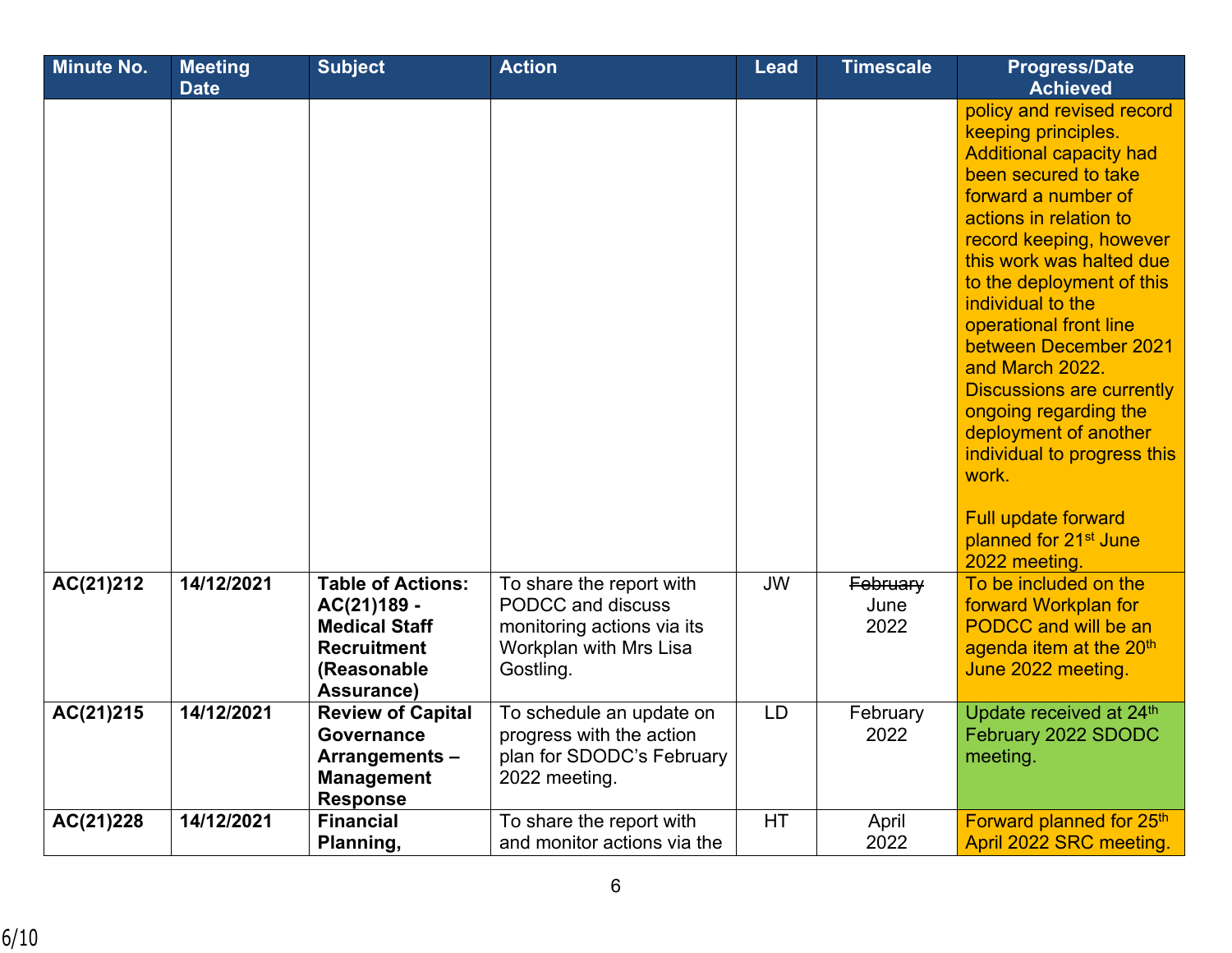| <b>Minute No.</b> | <b>Meeting</b> | <b>Subject</b>                                                                                                                                                  | <b>Action</b>                                                                                                                                | <b>Lead</b> | <b>Timescale</b>      | <b>Progress/Date</b>                                                                                           |
|-------------------|----------------|-----------------------------------------------------------------------------------------------------------------------------------------------------------------|----------------------------------------------------------------------------------------------------------------------------------------------|-------------|-----------------------|----------------------------------------------------------------------------------------------------------------|
|                   | <b>Date</b>    |                                                                                                                                                                 |                                                                                                                                              |             |                       | <b>Achieved</b>                                                                                                |
|                   |                | <b>Monitoring and</b><br><b>Reporting</b><br>(Reasonable<br>Assurance)                                                                                          | <b>Sustainable Resources</b><br>Committee.                                                                                                   |             |                       |                                                                                                                |
| AC(22)09          | 22/02/2022     | <b>Financial</b><br><b>Assurance Report</b>                                                                                                                     | To provide an update on<br>work in relation to<br>overpayment of salary and<br>steps to automate<br>workforce processes;                     | <b>HT</b>   | April<br>2022         | Included in the Financial<br><b>Assurance Report April</b><br>2022.                                            |
|                   |                |                                                                                                                                                                 | To present the local<br>technical response to the<br>above to ARAC in the first<br>instance;                                                 | <b>HT</b>   | April<br>2022         | Included in the Financial<br><b>Assurance Report April</b><br>2022.                                            |
|                   |                |                                                                                                                                                                 | To note that the cost<br>associated with STA<br>HDD582 being grant<br>funded should have been<br>clarified in the<br>accompanying narrative; | <b>HT</b>   | April<br>2022         | Noted. Will provide detail<br>in the narrative if such<br>items arise again.                                   |
|                   |                |                                                                                                                                                                 | To provide further detail<br>with regard to the scale of<br>the issue associated with<br><b>IFRS 16.</b>                                     | <b>HT</b>   | April<br>2022         | Included in the Financial<br><b>Assurance Report April</b><br>2022.                                            |
| AC(22)14          | 22/02/2022     | <b>Structured</b><br><b>Assessment 2021:</b><br>Phase 2 -<br>Corporate<br><b>Governance and</b><br><b>Financial</b><br><b>Management</b><br><b>Arrangements</b> | To revisit R3, around staff<br>engagement in PODCC, to<br>review and re-examine the<br>UHB's staff engagement<br>strategy post COVID-19.     | LG          | April<br>June<br>2022 | Forward planned for 20th<br>June 2022 PODCC<br>meeting.                                                        |
| AC(22)16          | 22/02/2022     | <b>Care Home</b><br>Commissioning<br>for Older People                                                                                                           | To highlight discussions<br>around this topic within the<br><b>ARAC Update Report to</b><br>Board.                                           | PN/JW       | March<br>2022         | Completed. Included in<br><b>ARAC Update Report to</b><br>31 <sup>st</sup> March 2022 Public<br>Board meeting. |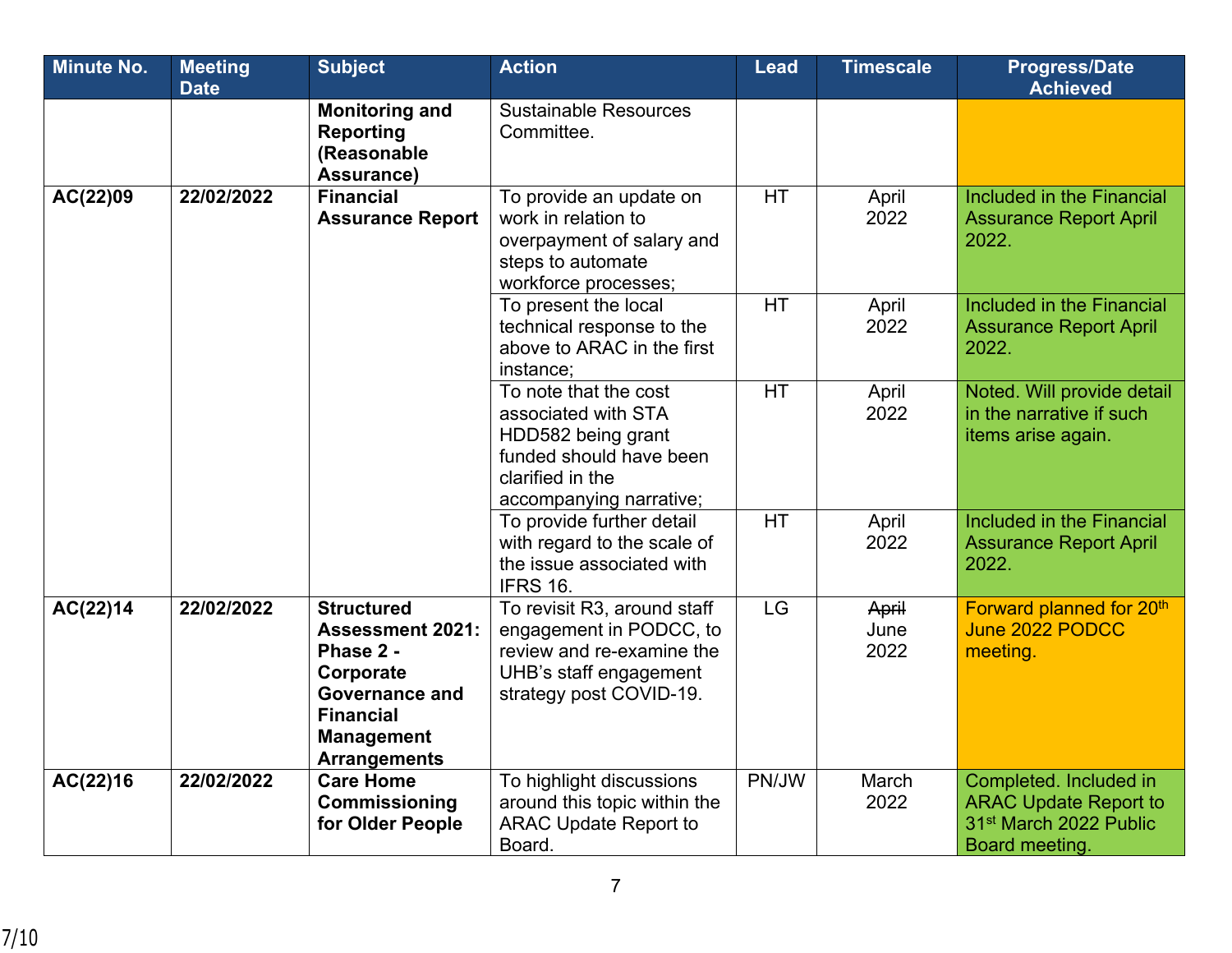| <b>Minute No.</b> | <b>Meeting</b><br><b>Date</b> | <b>Subject</b>                                                                                                                                                                                            | <b>Action</b>                                                                                                                                                        | <b>Lead</b> | <b>Timescale</b> | <b>Progress/Date</b><br><b>Achieved</b>                                                                                                                                                                                 |
|-------------------|-------------------------------|-----------------------------------------------------------------------------------------------------------------------------------------------------------------------------------------------------------|----------------------------------------------------------------------------------------------------------------------------------------------------------------------|-------------|------------------|-------------------------------------------------------------------------------------------------------------------------------------------------------------------------------------------------------------------------|
| AC(22)20          | 22/02/2022                    | <b>Internal Audit Plan</b><br><b>Progress Report</b>                                                                                                                                                      | To explore how the backlog<br>of IA reports, follow-ups to<br>any Limited Assurance<br>reports and potential<br>impact on the HOIA<br>Opinion might be<br>addressed. | JW/JJ       | April<br>2022    | Completed. Due to the<br>number of Substantial/<br><b>Reasonable Assurance</b><br>reports received during<br>the year, there is unlikely<br>to be an adverse impact<br>on the Head of Internal<br><b>Audit Opinion.</b> |
| AC(22)21          | 22/02/2022                    | <b>Nurse Bank</b><br>Overpayments<br><b>Briefing Paper</b>                                                                                                                                                | To discuss concerns<br>around ability to track/<br>monitor actions from<br>briefing papers;                                                                          | JW/JJ       | April<br>2022    | Completed.<br><b>Recommendations (if</b><br>received) will be included<br>within all IA reports,<br>together with a<br>management response.                                                                             |
|                   |                               |                                                                                                                                                                                                           | To make enquiries<br>regarding other potential<br>instances of 'near misses'<br>in financial matters.                                                                | <b>HT</b>   | April<br>2022    | Will be reported via<br><b>Financial Assurance</b><br>Report if and when<br>identified.                                                                                                                                 |
| AC(22)22          |                               | <b>Deployment of</b><br><b>Welsh Patient</b><br><b>Administration</b><br><b>System (WPAS)</b><br>into Mental Health<br>& Learning<br><b>Disabilities</b><br>(MHLD) Follow-up<br>(Reasonable<br>Assurance) | To evaluate further the<br>format of follow-up reports<br>in light of the Committee's<br>feedback;                                                                   | JJ          | April<br>2022    | The comments have<br>been fed back to the<br>group within Audit &<br><b>Assurance that</b><br>developed the format for<br>consideration.                                                                                |
|                   |                               |                                                                                                                                                                                                           | To expand the<br>management response to<br>Recommendation 1.1, to<br>comprise a list of all<br>intended actions, as<br>opposed to examples;                          | HT/AT       | April<br>2022    | The proposed list of<br>documents to be<br>prepared are as follows:<br><b>Project Initial</b><br>$\bullet$<br><b>Document - Complete</b><br><b>Highlight Report -</b><br>Available                                      |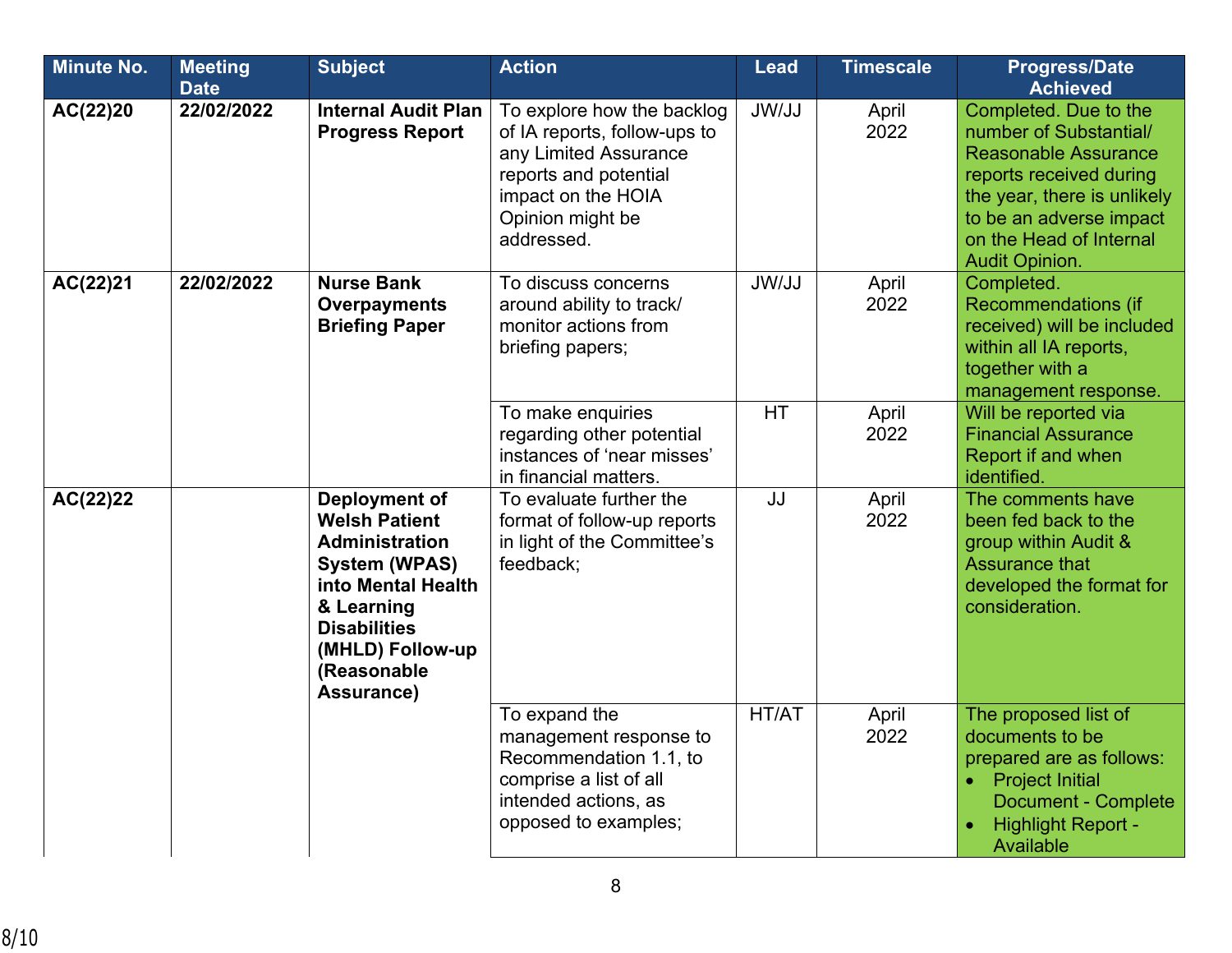| <b>Minute No.</b> | <b>Meeting</b><br><b>Date</b> | <b>Subject</b>                                                 | <b>Action</b>                                                                                                                                                                                                    | <b>Lead</b>            | <b>Timescale</b>               | <b>Progress/Date</b><br><b>Achieved</b>                                                                                                                                                                                                                                                                                                                                                                                                                                                                                                                                              |
|-------------------|-------------------------------|----------------------------------------------------------------|------------------------------------------------------------------------------------------------------------------------------------------------------------------------------------------------------------------|------------------------|--------------------------------|--------------------------------------------------------------------------------------------------------------------------------------------------------------------------------------------------------------------------------------------------------------------------------------------------------------------------------------------------------------------------------------------------------------------------------------------------------------------------------------------------------------------------------------------------------------------------------------|
|                   |                               |                                                                | To conduct a further follow-<br>up review during 2022/23.                                                                                                                                                        | JJ                     | April<br>2022                  | Communication<br>$\bullet$<br>Management Plan -<br>In progress<br>Risk and Issue Log -<br>$\bullet$<br>Available<br><b>Exception Report-</b><br>$\bullet$<br><b>When Required</b><br>Work package(s) -<br>$\bullet$<br><b>When Required</b><br><b>End Project Report -</b><br>$\bullet$<br><b>When Required</b><br><b>Lessons Learned</b><br>$\bullet$<br>Report - When<br><b>Required</b><br><b>Programme Clouse</b><br>Report – When<br><b>Required</b><br>Templates of the above<br>documents are available<br>for scrutiny.<br>This has been included<br>in the 2022/23 Internal |
| AC(22)24          | 22/02/2022                    | <b>Waste</b><br><b>Management</b><br>(Reasonable<br>Assurance) | To discuss with the<br>Director of Workforce & OD<br>training needs in relation to<br>waste management and<br>other topics identified in IA<br>reports;<br>To pass on congratulations<br>to the waste management | <b>JG</b><br><b>RE</b> | April<br>2022<br>April<br>2022 | <b>Audit Plan.</b><br><b>Discussed with the</b><br>Director of Workforce &<br>OD. The training needs<br>from this IA report and<br>others were also<br>discussed at the IMs<br>meeting with the Chair<br>on 29th March 2022.<br><b>Congratulations passed</b><br>on to the Environment<br>Team and noted at Team                                                                                                                                                                                                                                                                     |